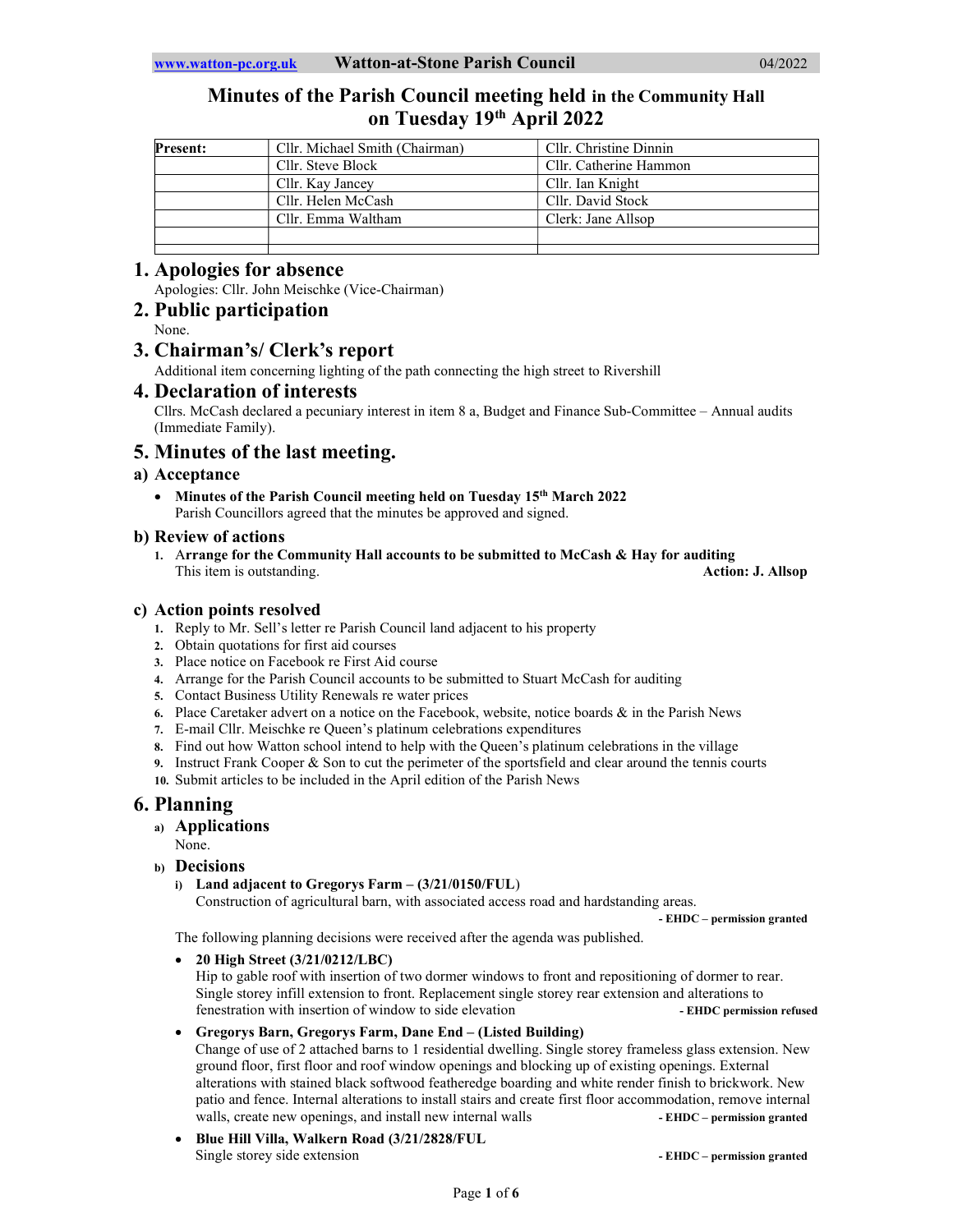# 7. Specific items

## a) Neighbourhood plan and benefits

Cllr. Waltham provided the following report.

The Regulation 14 (Pre-submission) Consultation finished on 6 March. The NP team is now reviewing the resident comments and our planning consultant will review the statutory responses. This is taking some time due to the volume of responses. The Steering Group is working towards completing the review of the comments before the NP meeting on 26 April. The consultant is currently very busy, and it may take longer to receive her advice on the statutory responses. EW has asked her to give an indication of when this work will be undertaken.

There were over 100 resident comments covering all aspects of the Plan. The main causes of concern are the impact of the housing and sport development on traffic and parking, particularly along Walkern Road, Great Innings and Mill Lane/High Street.

Once all comments have been reviewed the NP steering group will recommend any required changes to the Neighbourhood Plan. Once these are undertaken, then the Plan will be submitted to EHDC for the Regulation 15 consultation. It is expected this will take place in summer 2022. EHDC will co-ordinate the Regulation 15 public consultation, which be followed by a review of the Plan and consultation comments by a Planning Inspector.

Cllr. Smith said that Charles Clark picked up on a locality grant and was successful in his securing £14,900 for the Parish Council to put towards the Mill Lane Youth Football project. The grant has now been paid directly into the Parish Council's deposit account by Groundwork Trust.

Cllr. Smith to send Charles Clark a letter of thanks. Action: M. Smith

## b) Hockerill footpath behind the George and Dragon public house Cllr. Smith said there was no progress to report on this item. This item to remain on the agenda until resolved. Agenda: 05/2022

c) Work required to HCC owned hedge that runs along the Grey House boundary Cllr. Smith said that, as reported at the March meeting, he had spoken to Cllr. Crofton concerning removal of the cuttings left by a member of public who cut back the overhanging shrubbery along the Grey House boundary. These cuttings have now been removed.

## d) Speed signs

Cllr. Smith said that he is still waiting to hear the result of our application for funding towards speed signs for the village.

### e) Parish Council land adjacent to Beane Cottage

Cllr. Smith said that Mr. Sell has taken up the offer of paying an annual rent and agreed to pay £400 per annum for the use of the Parish Council land adjacent to his property. The current agreement would need to be amended to include the £400 annual rental. This was agreed by Parish Councillors.

Cllr. Smith to act accordingly. Action: M. Smith to act accordingly.

f) First aid course

Cllr. Jancey reported that she had e-mailed County Cllr. Ken Crofton and District Cllr. Sophie Bell as suggested.

Cllr. Bell said "I've e-mailed East Herts council to ask if they know of any training companies. Failing that, I've asked if there are any grants, we could apply for that would cover the extra."

She has asked Cllr. Bell for an update.

Cllr. Crofton e-mailed Robert Murray (Project Officer, Programme Management & Project Delivery Team, Public Health, HCC. He suggested St. John's Ambulance, however at £144 per person this is not an option. Cllr. Jancey also e-mailed London Heart who do not offer training but may have preferred providers. She is awaiting a response.

Someone called Zoe contacted us via Facebook offering to obtain a quotation from the company she works for (Staff Skills training). As she did not get back to us, Cllr. Jancey said she had e-mailed them direct asking for a quote and is now awaiting a response.

# Footpath running from the Bull car park to Rivershill

Cllr. Smith said that Cllr. Meischke is concerned that the footpath running from the Bull car park to Rivershill is something of a hazard during the hours of darkness. He has identified suitable self-charging lights for £30 and would like to purchase them. Parish Councillors agreed to the purchase. Action: **J.** Meischke

The Clerk reminded Parish Councillors of the history of this footpath, which has no registered owner. Over 30 years ago the Parish Council requested that this footpath be included on the rights of way map. HCC at that time said we would be put on a waiting list, however over time as more urgent requests come forward, we have gone lower and lower down the list. The current status is unknown.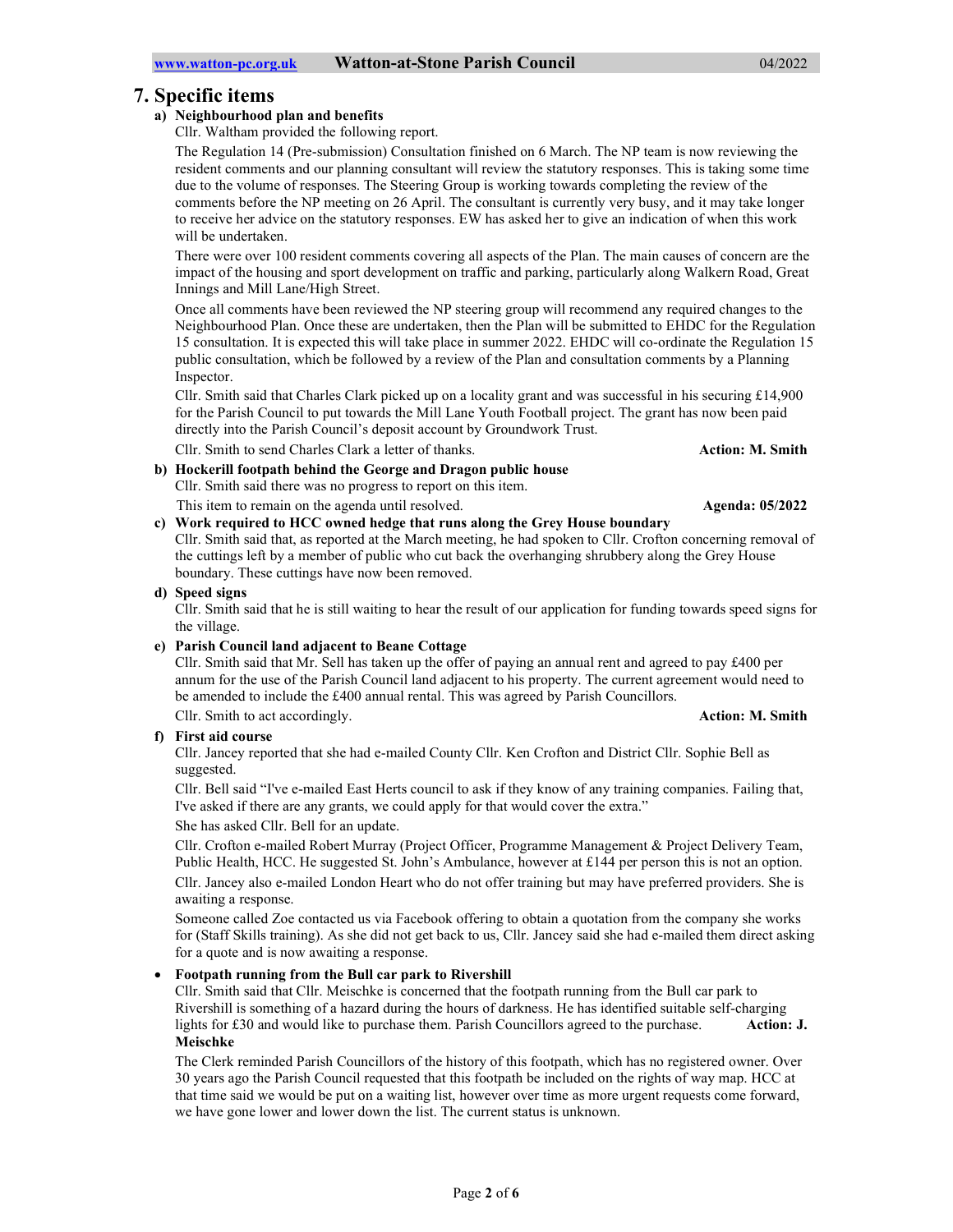# 8. Reports

# a) Sub-Committees

Budget & Finance

Cllr. Block reported on the following items.

• Monthly accounts

| <b>Watton-at-Stone Parish Council</b>                                     |                                                          |                                                                   |                                                          |          |  |  |
|---------------------------------------------------------------------------|----------------------------------------------------------|-------------------------------------------------------------------|----------------------------------------------------------|----------|--|--|
| Petty Cash -                                                              |                                                          |                                                                   | <b>Petty cash - Payments</b>                             |          |  |  |
| None                                                                      |                                                          |                                                                   | None                                                     |          |  |  |
| <b>Payments</b>                                                           |                                                          |                                                                   |                                                          |          |  |  |
| <b>Bidwells</b>                                                           | Sportsfield extension                                    |                                                                   |                                                          | 125.00   |  |  |
| Jane Allsop                                                               |                                                          |                                                                   | March salary + £11 mobile phone + back pay to April 2021 | 1.190.78 |  |  |
| Jane Allsop                                                               |                                                          | Phone calls - January & February 2022                             |                                                          | 46.48    |  |  |
| <b>HMRC</b><br>Tax & NI - January to March 2022                           |                                                          |                                                                   |                                                          | 322.10   |  |  |
| Castle Water                                                              | Water supply                                             |                                                                   |                                                          | 147.39   |  |  |
| 32 hours litterpick $(a) \pounds 10.00$ per hour<br><b>Rosemary Brown</b> |                                                          |                                                                   |                                                          | 320.00   |  |  |
| Ivonne Hannaway                                                           | Return of allotment deposit                              |                                                                   |                                                          | 50.00    |  |  |
| Jane Allsop                                                               | Phone calls - March 2022                                 |                                                                   |                                                          | 23.21    |  |  |
| Neighbourhood Plan - consultation work<br>Govrescources Ltd               |                                                          |                                                                   |                                                          | 2,400.00 |  |  |
| Adam Welch                                                                |                                                          | £150 leaf pick £80 cut Walkern road laurel hedge                  |                                                          | 230.00   |  |  |
| Grassroots                                                                |                                                          | Installation of railings and re-siting of wastebin on sportsfield |                                                          | 880.86   |  |  |
| Stage hire for Platinum Jubilee celebration<br>Tornado Event hire         |                                                          |                                                                   |                                                          | 100.00   |  |  |
| J. Allsop                                                                 | Microsoft 365                                            |                                                                   |                                                          | 59.99    |  |  |
| Amazon                                                                    |                                                          | 100 laminating pouches and 2 laser printer cartridges             |                                                          | 38.28    |  |  |
| Frank Cooper &<br>Grass cutting on 24.03.22                               |                                                          |                                                                   |                                                          | 78.00    |  |  |
| Frank Cooper &                                                            | Strimming, mowing and clearance work                     |                                                                   |                                                          | 162.00   |  |  |
|                                                                           |                                                          |                                                                   |                                                          | 6.174.09 |  |  |
| <b>Receipts</b>                                                           |                                                          |                                                                   |                                                          |          |  |  |
| Nationwide                                                                | Interest                                                 |                                                                   |                                                          | 27.82    |  |  |
| Santander<br>Interest                                                     |                                                          |                                                                   |                                                          | 0.05     |  |  |
|                                                                           |                                                          |                                                                   |                                                          | 27.87    |  |  |
|                                                                           |                                                          |                                                                   |                                                          |          |  |  |
|                                                                           |                                                          |                                                                   | <b>Watton-at-Stone Community Hall</b>                    |          |  |  |
|                                                                           |                                                          |                                                                   |                                                          |          |  |  |
| <b>Petty Cash – Receipts</b>                                              |                                                          |                                                                   | <b>Petty Cash -Payments</b>                              |          |  |  |
| Archery - Main Hall                                                       |                                                          | 128.00                                                            |                                                          |          |  |  |
| Bowls - Main Hall                                                         |                                                          | 96.00                                                             |                                                          |          |  |  |
| Table Tennis - Main Hall                                                  |                                                          | 108.00                                                            |                                                          |          |  |  |
| Floodlighting donations                                                   |                                                          | 312.00                                                            |                                                          |          |  |  |
| Tony Silverstri - Pavilion                                                |                                                          | 69.00                                                             |                                                          |          |  |  |
| Youth Football - Main Hall                                                |                                                          | 52.00                                                             |                                                          |          |  |  |
|                                                                           |                                                          | 765.00                                                            |                                                          |          |  |  |
| <b>Payments</b>                                                           |                                                          |                                                                   |                                                          |          |  |  |
| T G Shutlar                                                               | repair to guttering                                      |                                                                   |                                                          | 84.00    |  |  |
| 29.5 hours cleaning $(a)$ £10 per hour<br><b>Rosemary Brown</b>           |                                                          |                                                                   |                                                          | 295.00   |  |  |
| HCC                                                                       | Cleaning materials – invoice £34.18 - £8.78 already paid |                                                                   |                                                          | 25.40    |  |  |
| <b>HCC</b>                                                                | Cleaning materials                                       |                                                                   |                                                          | 82.86    |  |  |
|                                                                           |                                                          |                                                                   |                                                          | 487.26   |  |  |
| <b>Receipts</b>                                                           |                                                          |                                                                   |                                                          |          |  |  |
| Kate Kasapoglu<br>2nd payment for hire on 19th March                      |                                                          |                                                                   | 30.00                                                    |          |  |  |
| Jo Jamieson Da                                                            | 1st 50% deposit for hire - 14th May                      |                                                                   |                                                          | 33.25    |  |  |
| Katherine Roberts-<br>2nd payment for hire on 20th March                  |                                                          |                                                                   |                                                          | 37.50    |  |  |
| Tim & Victoria<br>1st 50% deposit for hire - 14th May                     |                                                          |                                                                   |                                                          | 47.50    |  |  |
| Laura Thurgood<br>2nd payment for hire - 26th March                       |                                                          |                                                                   | 45.00                                                    |          |  |  |
| Rachael Lawrence                                                          |                                                          | Main Hall & Pavilion -8th May (25% discount)                      |                                                          | 49.87    |  |  |
| Ildiko<br>Meeting room - Jan - June 2022                                  |                                                          |                                                                   |                                                          | 144.00   |  |  |
| Watton House<br>Meeting room                                              |                                                          |                                                                   |                                                          | 12.00    |  |  |
| <b>HMRC</b>                                                               | <b>VAT</b>                                               |                                                                   |                                                          | 119.26   |  |  |
| Santander                                                                 | Bank interest                                            |                                                                   | 0.09                                                     |          |  |  |
| Prasheela Vara                                                            | 2nd payment for hire - 9th April                         |                                                                   |                                                          | 38.00    |  |  |
| Gustav Jahnert                                                            | 1st 50% deposit for hire - 2nd May                       |                                                                   | 44.00                                                    |          |  |  |
| Justin Boddy                                                              | Pavilion hire                                            |                                                                   |                                                          | 45.00    |  |  |
| Justin Boddy                                                              | Pavilion hire                                            |                                                                   |                                                          | 9.00     |  |  |
|                                                                           |                                                          |                                                                   |                                                          | 654.47   |  |  |

Parish Councillors approved the payments.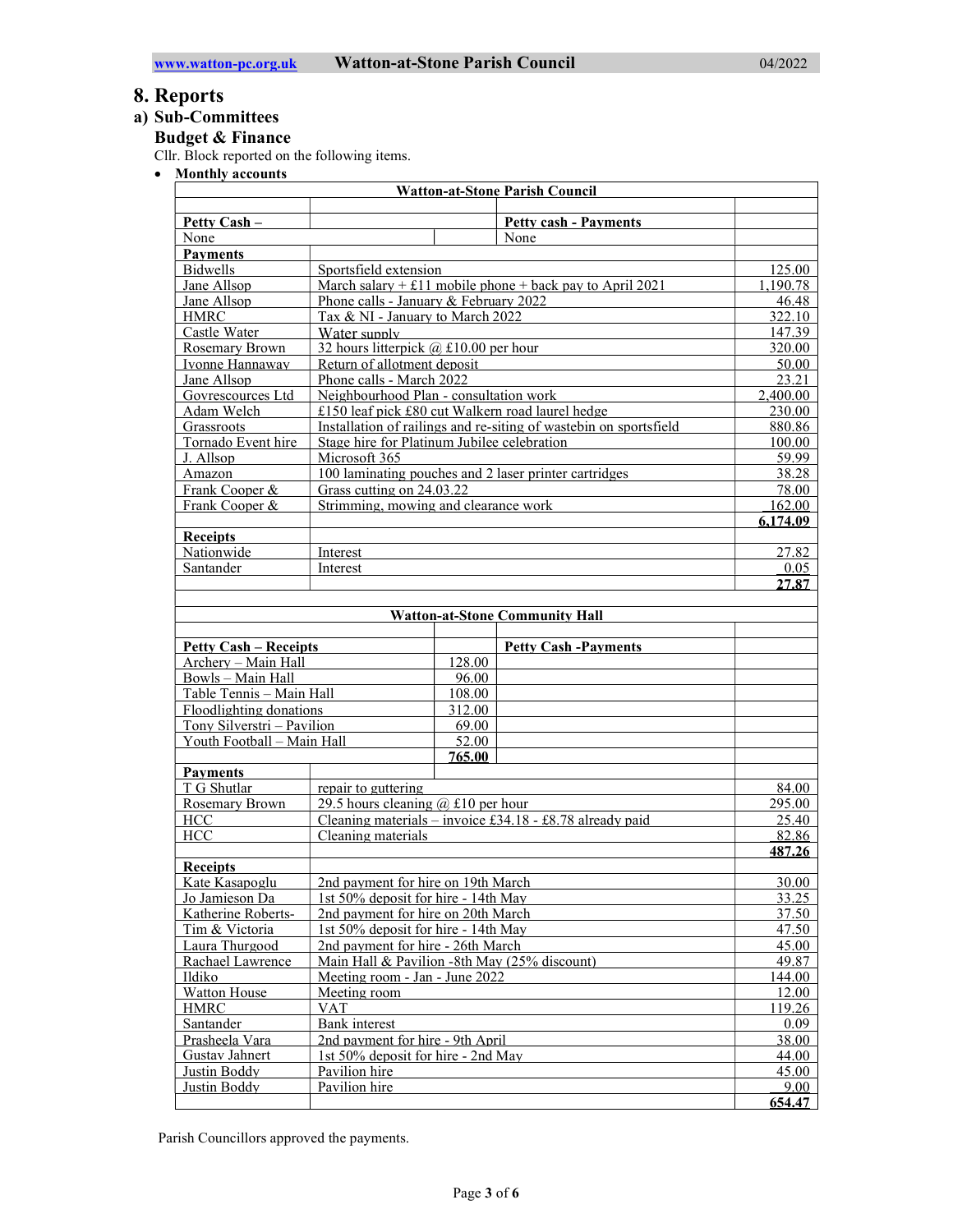## 12-monthly statement of accounts for the Parish Council and Community Hall for year ended 31st March 2022

These were e-mailed to Parish Councillors on 13<sup>th</sup> April 2022.

The Parish Council accounts show that, if the cost of the work to the playground is stripped out being funded via New Homes Bonus, it performed roughly in line with the budget.

The Community Hall accounts show that it performed better than budget through a combination of lower overheads and better income than expected.

#### Annual Audits

# Parish Council internal audit

On 11<sup>th</sup> April, the Clerk deposited the Parish Council accounts for the year ending 31<sup>st</sup> March 2022 with Stuart McCash for the internal audit.

#### Community Hall audit

The Clerk said she would be submitting the Community Hall accounts for the year end  $31<sup>st</sup>$  March 2022 to McCash and Hay for auditing within the next week. Action: J. Allsop

#### • PKF Littlejohn – external audit papers for year ending  $31<sup>st</sup>$  March 2022

PKF Littlejohn e-mailed, on 24th March, informing us of the details for the annual audit for the year ending 31st March 2022. The completed Annual Return and all relevant documentation needs to be submitted to them by 1st July 2022. The Parish Council have not been selected as part of the 5% sample subject to intermediate review.

## Annual review of documents

Review Asset registers

The asset register has been updated and copies e-mailed to all Parish Councillors. The main changes were play equipment and benches.

 Long term capital expenditures This item to be discussed at the June Parish Council meeting. Agenda: 06/2022

#### Microsoft software – annual renewal

The Microsoft 365 software on the Parish Council's Dell laptop automatically renewed at the beginning of April at a cost of £59.99.

Annual insurance

BHIB have today sent their insurance renewal papers for 1<sup>st</sup> June 2022. Cllr. Block said. the cost of cover has gone up to £1,555.24 (including premium tax at 12%). The cost last year was £1,406.28, which was subject to a 3-year long-term undertaking which as now ended. BHIB say the increase reflects the rising cost of claims because of increases in such areas as construction costs and liability settlements, particularly where injuries to third parties are concerned.

Cllr. Block agreed to look at alternative insurance providers. Action: S. Block

# Community Hall Trustees

In the absence of Cllr. Meischke, Cllr. Stock reported on the following items.

Caretaker

To date, three interested parties have requested details on the caretaker position. The deadline date for applications is Sunday 15<sup>th</sup> May 2022.

### Queen's Platinum Jubilee celebrations

Cllr. Stock said that the Parish Council's plans for the celebrations on Saturday 4<sup>th</sup> June are going well. Cllr. Meischke was contacted by the owner of four miniature ponies which are kept in the Horses Field adjacent to the sportsfield. She is concerned that the planned fireworks display could frighten her animals. Cllr. Smith has visited Denis Filer and his daughter, who have both agreed that the ponies can be kept at their facilities at Watton Green during the proposed fireworks display. The owner of the ponies is going to visit the Filer's to see if she is happy with the arrangement.

The original and provisional rough-estimate for the firework display was £2500 but has now been confirmed to be £3000 plus VAT. Parish Councillors approved this expenditure and understood the reasons for the increase.

We need to make a decision about the use of the Kitchen for the day and it was suggested that we could offer it to the Youth Football Club, e.g., so they could raise funds for their club by selling hot and cold drinks, crisps and sweets, etc. This was agreed in principle by Parish Councillors, and Cllr. Smith is to contact the Youth Football Club to see if they are interested and if so, establish what they would like to sell and the type of supervision that would be in place. Action: M. Smith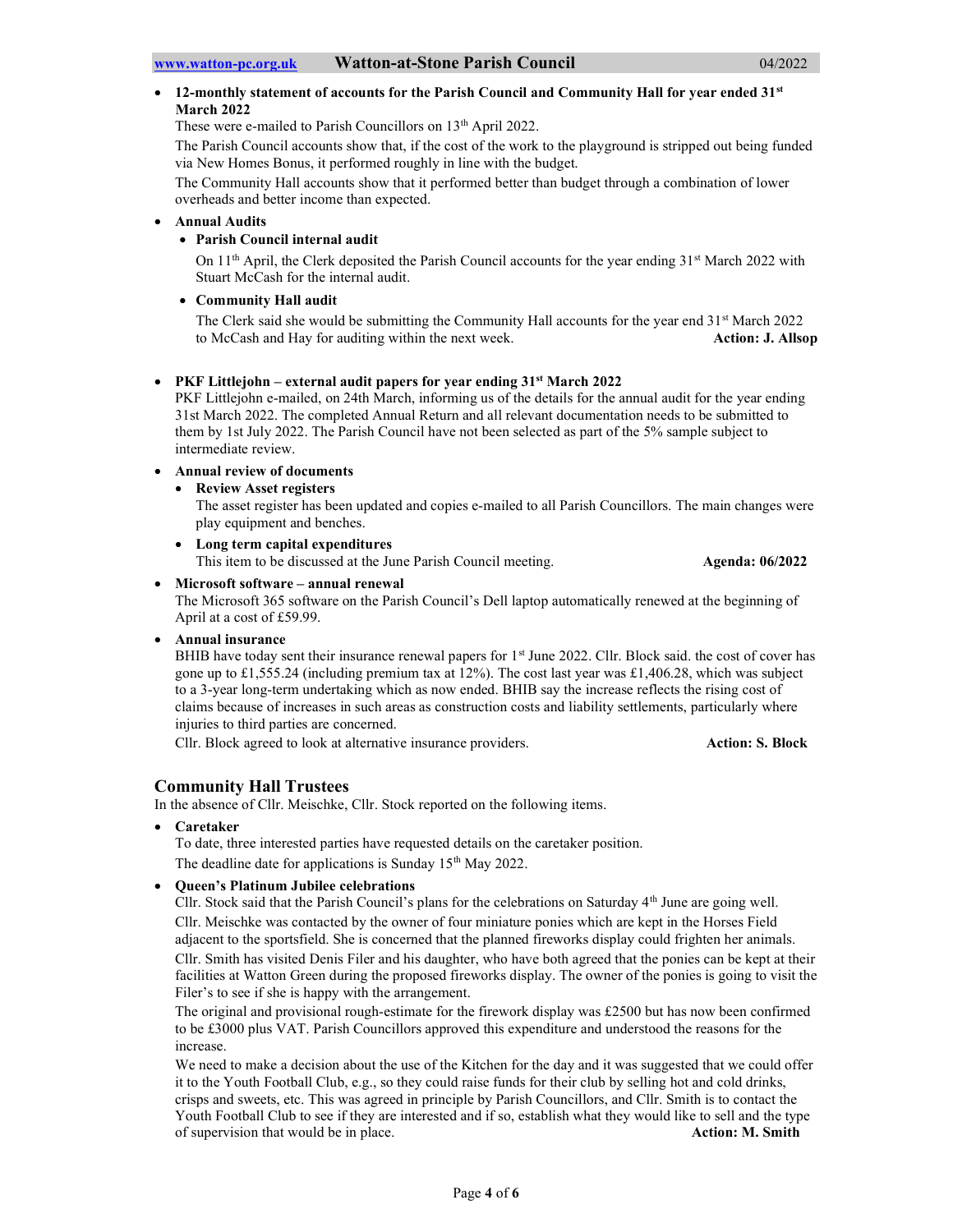#### Fitting of two handrails for the new entrance onto the sportsfield

The two handrails have been installed (by Grassroots) at the new entrance to the sportsfield. A new litter bin is now to be fitted to the play area-side handrail. Action: S. Block/J. Meischke

#### Repair of high-level window winder mechanism

This is to be done by M K Windows (the contractor who repaired the other side of the high-level windows in late 2016) on  $28<sup>th</sup>$  April.

#### New Bins install

The litterbin on the corner of School Lane, opposite Crumbs, has been smashed. Although it was suggested to have been done by vandals, it could have been equally well damaged by a car hitting it. Parish Councillors agreed to replace the bin. **Action: J. Allsop** 

To help to alleviate the litter problem in this area, Cllr. Smith said he would speak to the new owners of the village shop to see if they would be prepared to provide a large bin on their property. Action: M. Smith

#### Toilet lighting

Cllr. Meischke is going to investigate the costs involved to have the lights (in the internal and external toilets) controlled by motion sensors. This will avoid the cost of wasted energy due to hirers regularly leaving the lights on and thus the fans running. It was agreed that this was a sensible idea. Action: J. Meischke

#### Recreation and Amenities Sub-Committee

Cllr. Knight did not have anything to report.

### Environment Sub-Committee

Cllr. Dinnin reported on the following items

Lammas

The Lammas is looking lovely.

Allotments

The allotments are looking good except for five plots that look neglected. Cllr. Dinnin said she had e-mailed the five allotment holders asking them if they wish to continue with their plots as we currently have a waiting list.

Cllr. Jancey said that the Allotment and Garden Association are holding their AGM in the Community Hall on Tuesday 26th April.

Watton Green

Cllr. Smith said that there are a few tree branches that need removing on Watton Green. Cllr. Dinnin to ask Adam Welch to inspect the trees and quote for any work required. Action: C. Dinnin

Mill site

Cllr. Smith said that he had been talking to the people working on the Mill building and the owners are keen to have the River Beane Weir notched. The previous owner had not been willing to have this work done, which is why the upgrades, including installing baffles, along the Lammas stretch of the river Beane was halted.

Cllr. Smith said that he had contacted Tim Hill Middlesex and Wildlife Trust, but he has not yet got back to him. He said that as this project was halted so many years ago, they may not be willing to pick up on it again. Cllr. Knight said that one of the plans in the original project was to put a gully in to feed into the Mill Pond at times of flood.

The Mill owner intends to remove the low brick wall in front of their building and form a footpath. Cllr. Smith said that he believes there is enough room to install a pedestrian footbridge over the river Beane to connect with the existing footpath on the High Street side of Mill Lane.

### b) Routine Reports

#### i) Emergency escape lighting tests and manual alarm call tests

Cllr. Meischke continues to carry-out the emergency escape lighting and manual alarm call tests on a monthly basis. He also continues to inspect the hall regularly including running the water every 2-3 weeks to prevent the risk of legionnaires disease.

#### ii) Gas and electricity meter readings

Cllr. Meischke gives the Clerk gas and electricity meter readings at the end of each month, and she uploads these readings to the providers websites.

# iii) Weekly reports - Fire Inspection and shower tests

Done.